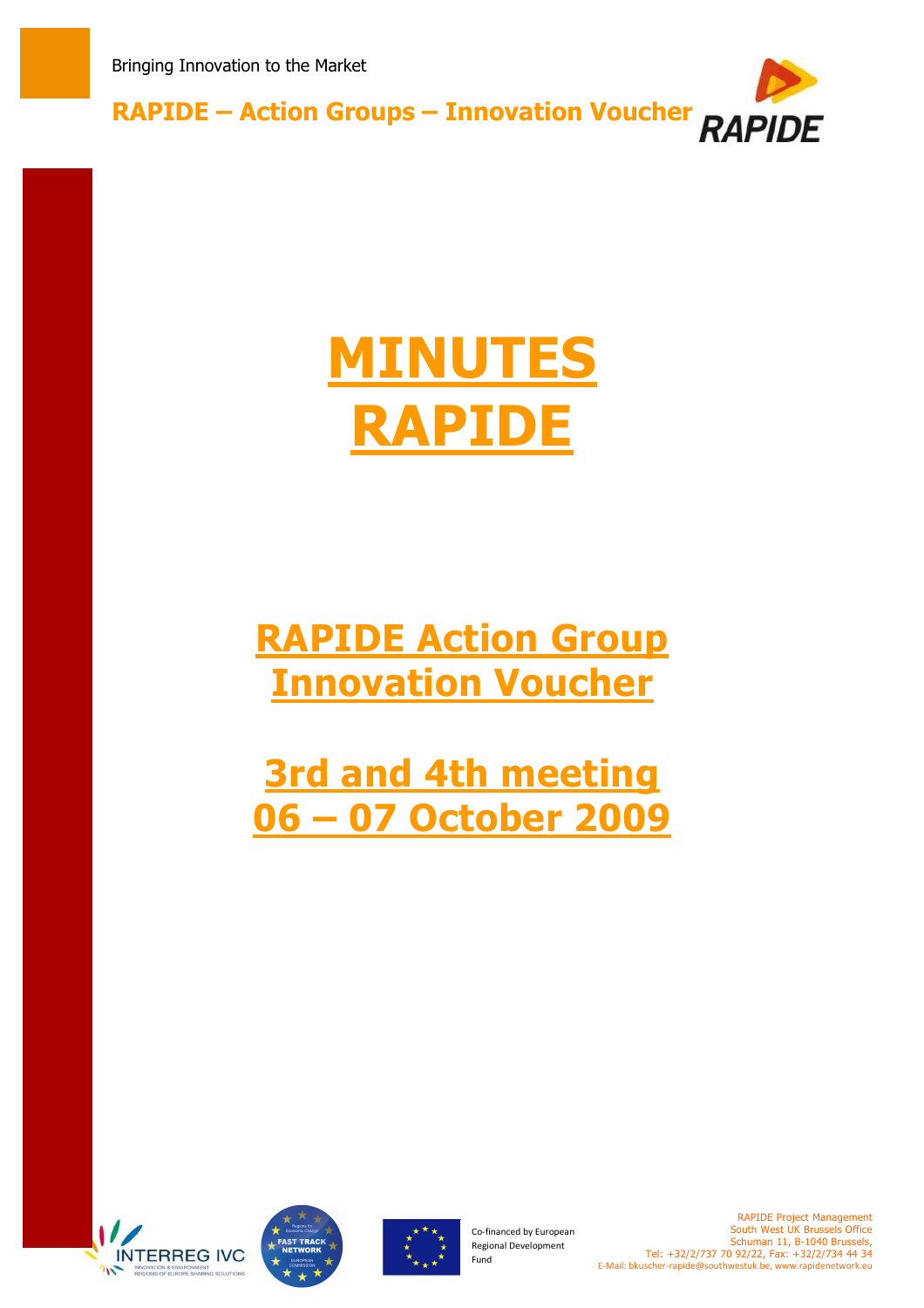

## **RAPIDE Action Group Innovation Voucher**

In the first meeting in June 2009 the RAPIDE Action Group on Innovation Vouchers identified 7 subthemes which needed to be followed up by the individual partners.

- **1. Accreditation of service providers**
- **2. VAT Tax for universities. Especially in the Polish case the Universities have difficulties to sell their services via an Innovation Voucher. They risk getting a totally different taxation status.**
- **3. Who is giving the vouchers, should the one giving the money decide who gets the money?**
- **4. Marketing how to get the SME's to the vouchers. Different ways of distribution**
- **5. The measurability of assessment and indicators. What are successful ways to assess the impact of innovation voucher schemes?**
- **6. Usage of the Innovation Voucher across the border and ways around the laws that prohibit this**
- **7. Financing is different in every country. What are the possibilities for the cash flow to the invoice/service provider**

Each partner prepared a 2 page document including a short description of the current situation and different possibilities.

At the second meeting in August the partners discussed the documents in detail and formulised some questions for further discussion and clarification at the expert meetings in Brussels on October 6 and 7.

**The 3rd and 4th meeting on 6 and 7 October were used by the group to deepen their knowledge about innovation vouchers and to specify their ideas about the future design of such voucher schemes in their respective regions.** 

**The minutes below summarises the presentations, discussions and conclusions during this two meetings.**







Co-financed by European Regional Development Fund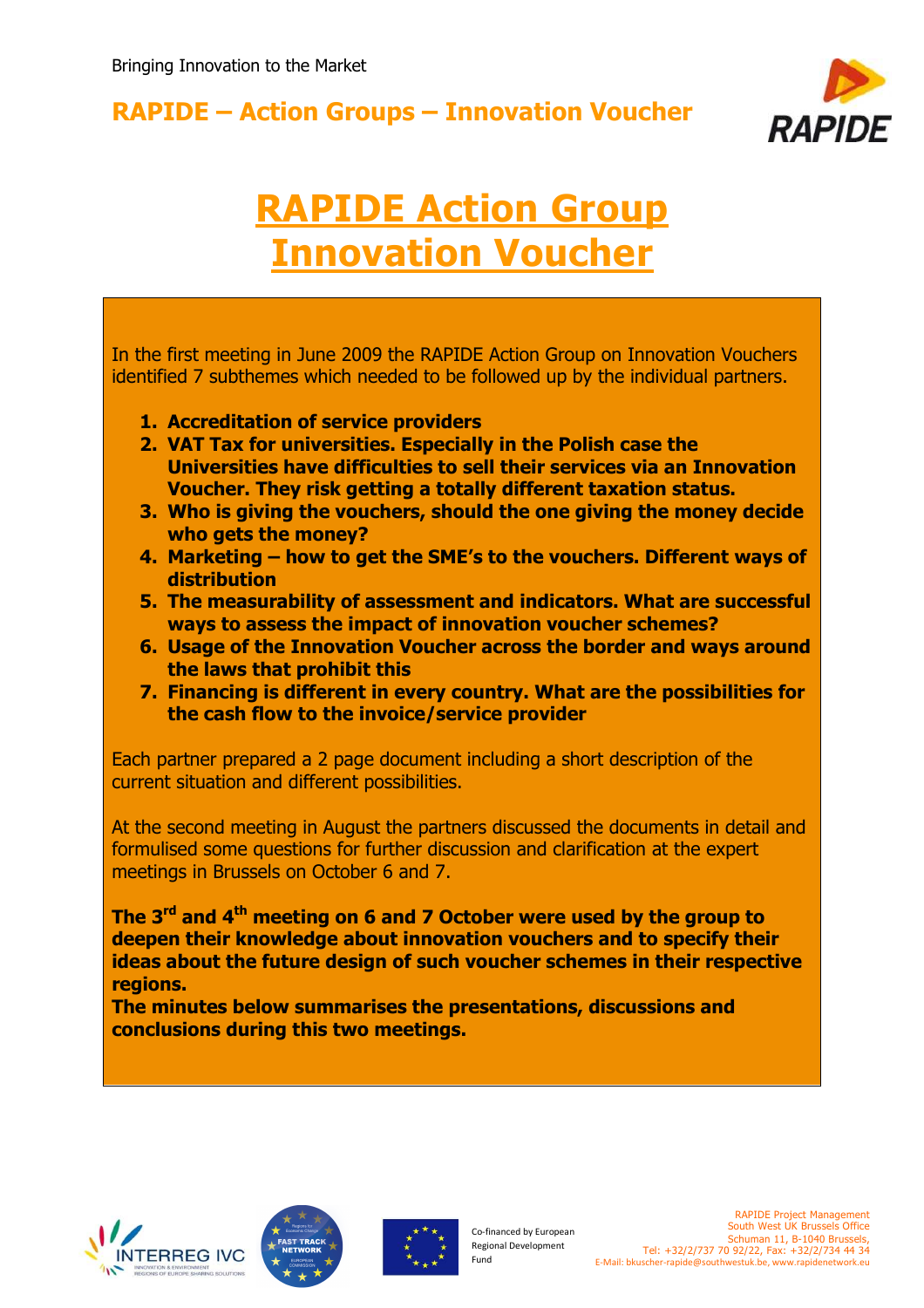

#### **3 rd RAPIDE Innovation Voucher meeting Tuesday 06/10/2009 13:00 – 14:30 DG ENTR Av. d'Auderghem 45, 1040 Brussels**

#### **Participants:**

- **1. Milan Darak Presov, Slovakia**
- **2. Jukka Kujala Lapland, Finland**
- **3. Mark Dennis Lapland, Finland**
- **4. Rafal Modrzewski Kujawsko-Pomorskie, Poland**
- **5. Grzegorz Kaczmarek Kujawsko-Pomorskie, Poland**
- **6. Nikos Thomopoulos MA, Region of Western Greece**
- **7. Daniela Bergelt Saxony-Anhalt**
- **8. Gábor Gömöri Eszak-Alföld, Hungary**
- **9. Jurai Hrdlovic Presov, Slovakia**
- **10. Rudolf Ziak Presov, Slovakia**
- **11. Benjamin Kuscher RAPIDE**

#### **Experts:**

**Sven Schade – DG ENTR / Support for Innovation Jean Severijns – Region of Limburg / The Netherlands** 

The RAPIDE Action Group on Innovation Voucher used the meeting to gain more knowledge about the views and findings of the European Commission on innovation voucher schemes throughout Europe.

Sven Schade presented the results of a current survey conducted with 21 schemes in 18 different countries. The final results will be published later in October this year. The Commission limited within this survey the maximum amount of an innovation voucher to EURO 20.000,-.

The key principle of the innovation vouchers is:

Fast & Small

Despite the differences between the voucher schemes it was able to find a serious of similarities and commonalities between the voucher schemes. In summarising those communalities he was also able to answer many of the previously formulised questions.

### **Why vouchers**

The innovation vouchers are used to finance the first step to innovation and developing partnerships between Business and academia or service providers who in





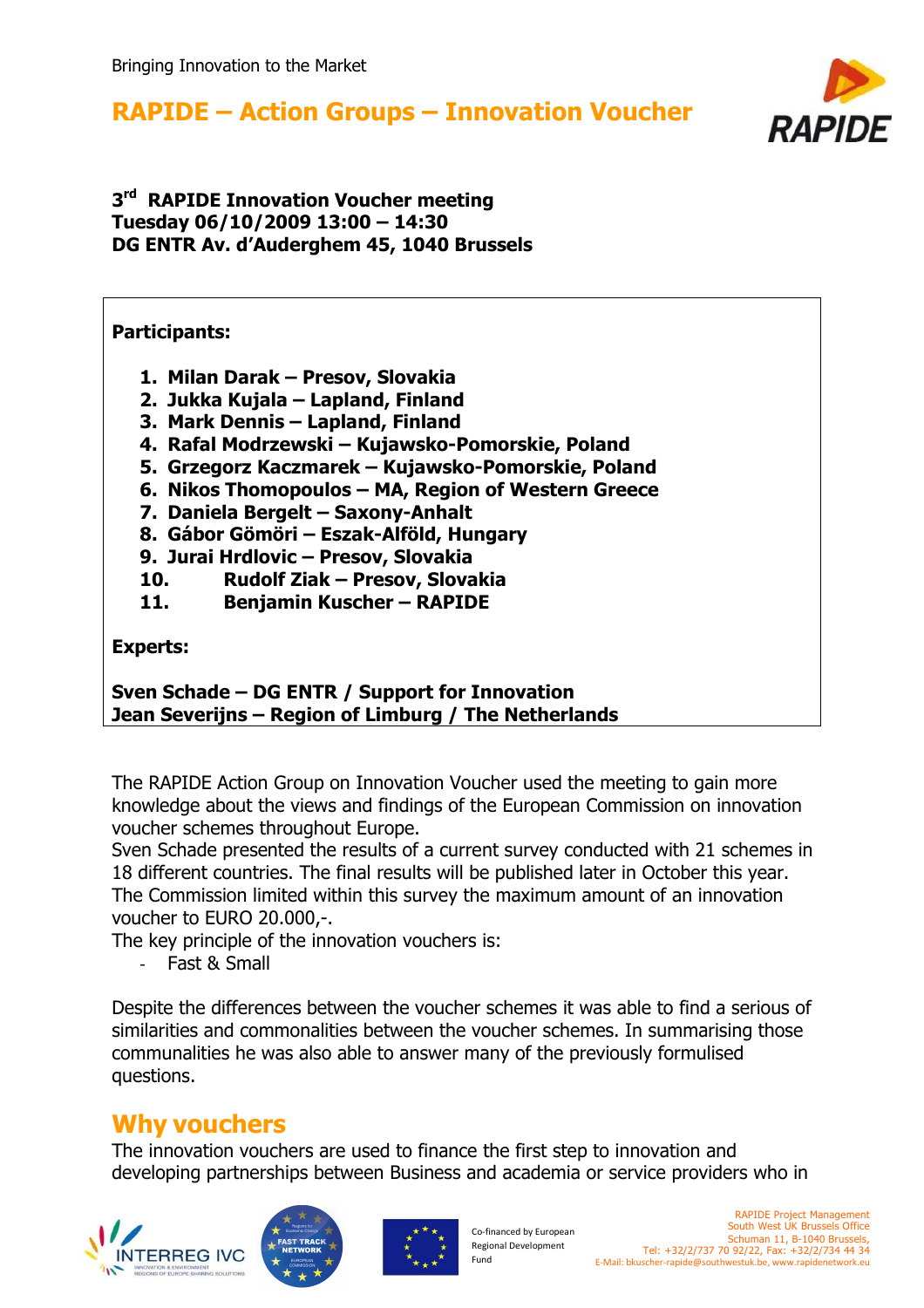

the second stage can apply for a larger grant to develop the cooperation or innovation even further. This is generally called the 2 stage funding system. What we discuss in our action group is the first step of bringing the SME to a first innovation contact.

## **DG ENTR innovation voucher survey.**

Following points were covered by the survey:

#### **1. Maximum and minimum amount of innovation vouchers**

The average amount of a voucher within the survey group is: without co-funding is  $\in$  3.000,- to  $\in$  5.000,with co-funding it is around  $\epsilon$  15.000,-

Minimum grants is 900€ in Slovenia and maximum of 7000€ without guarantee. Total value voucher in Austria is 12,000€ and Flanders with 50% co financing.

#### **2. What can be financed with a voucher? Eligible services:**

Most vouchers cover all services!

but some are only R& D, IPR protection, and IP management.

In 2 places the training of staff or standards training is excluded.

11 places offer innovation management/ IT, consulting.

#### **3. Usage of the Innovation Voucher across the border**

3 programmes offer access to worldwide service providers, France, Germany and the Netherlands.

6 allow providers from the EU

Only one limits the providers to the region.

#### **4. Public and/or private service providers**

Most voucher schemes limit the services to public or semi-public service providers. However the more successful voucher schemes do not have a limit on the service providers.

#### **5. Assessment of service providers**

Most schemes have a registration list of service providers, if they are not happy with results they are removed from the list. Within most schemes were adhoc approvals not possible.

I



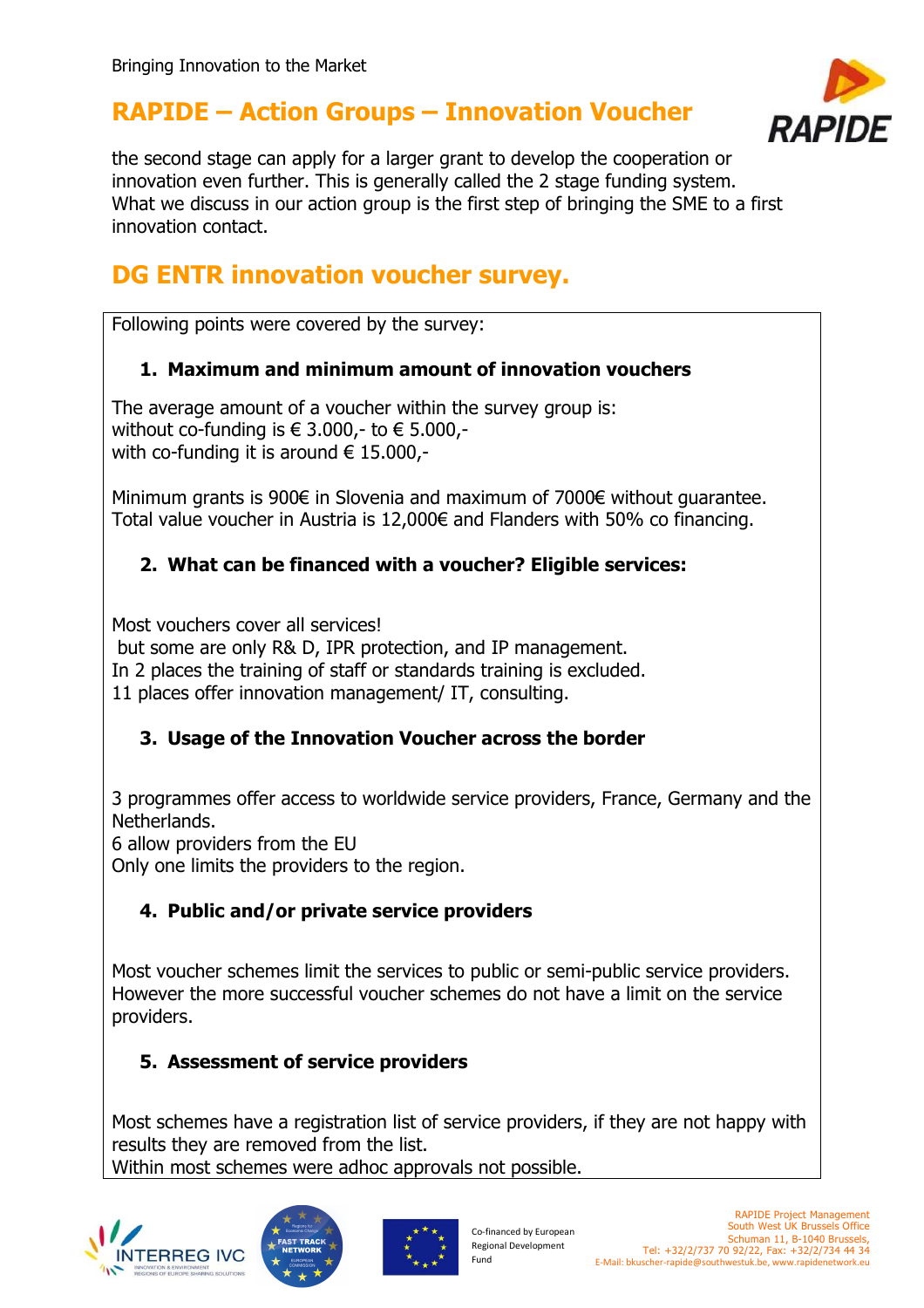

The list of service providers is defined by the voucher agency. One possibility is that the service provider can make the terms of reference and if they cannot deliver then they are liable not the companies.

#### **6. Application process**

One of the criteria for a successful Innovation Voucher scheme is the speed and low bureaucracy level of the application process.

The two good practice examples are:

- Flanders has a  $\epsilon$  13,000 voucher with same day approval
	- $\circ$  1 page application
	- o But this voucher is limited to a small number of services
- The second example is from Slovenia
	- o 5 pages; 5 days
	- o Open to all services.

#### **7. VAT Tax for universities**

Universities are able to issue 2 invoicing schemes one with VAT and one without. But the voucher scheme should not fund VAT anyway; the beneficiary SME will be able to claim it back.

#### **8. Financing of Voucher schemes**

Some cross border schemes are financed by INTERREG. However those programmes are often limited in time and money.

Most innovation voucher schemes are implemented as an ERDF programme by the managing agency and once the money has been dispersed the programme ends until more financing is found.

**Sven Schade** outlined that all voucher schemes differ from each other, some are limited to specific services, some to providers and others are flexible how the SMEs is using the voucher, but what all have in common is that they try to give the regional SMEs the chance for a first step into innovation. This of course only works if there are effective ways of follow up investment funding.

#### **Jean Severijns** shortly described the innovation **voucher scheme** of

the region of **Limburg**. This region has a very long history in providing such schemes and concluded in giving quality instead of quantity. Before giving a voucher the regional innovation agency identifies together with the SME the innovation need







Co-financed by European Regional Development Fund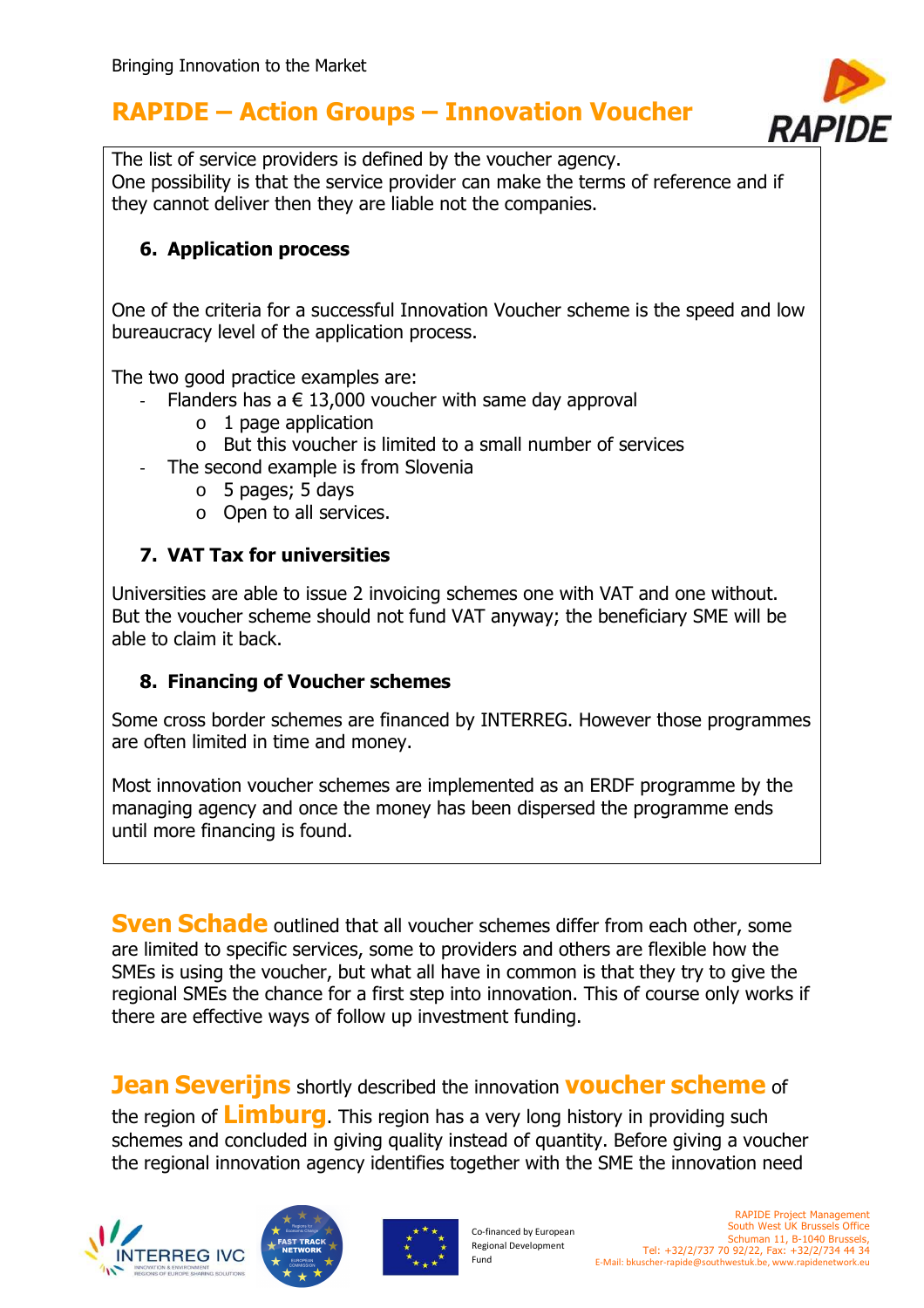

and suggests the service provider. Only than the voucher is issued and has to be used within one month.

The advantage of this system is that nearly 100% of the vouchers are used and that the Innovation Agency can individually follow the progress of each firm. However in that case the number of vouchers is very limited.







Co-financed by European Regional Development Fund

RAPIDE Project Management South West UK Brussels Office Schuman 11, B-1040 Brussels, Tel: +32/2/737 70 92/22, Fax: +32/2/734 44 34 E-Mail: bkuscher-rapide@southwestuk.be, www.rapidenetwork.eu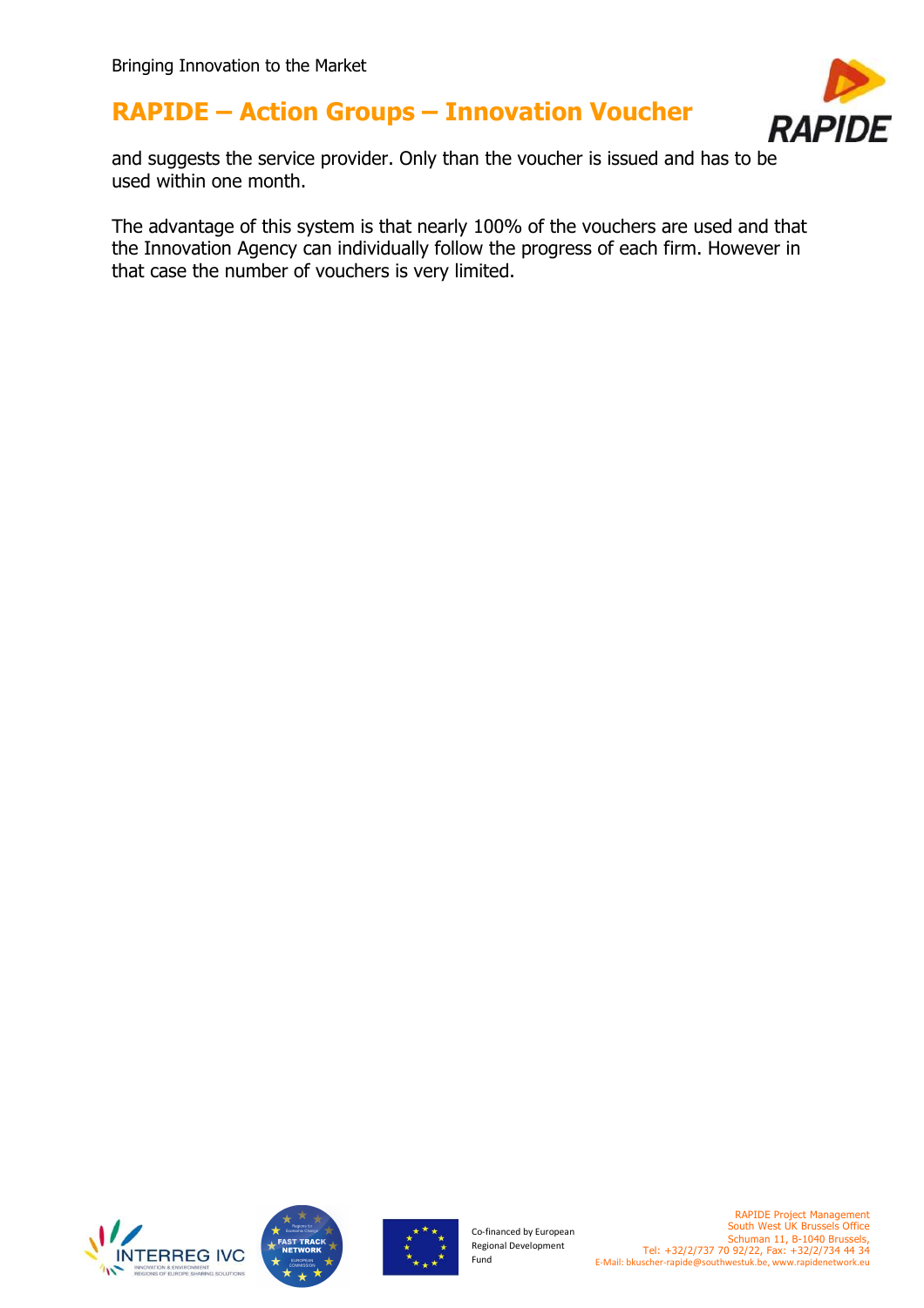

#### **4 th RAPIDE Innovation Voucher meeting Tuesday 07/10/2009 10:00 – 12:30 House of Hungarian Regions; Square Vergote 5, 1200 Brussels**

#### **Participants:**

- **1. Milan Darak Presov, Slovakia**
- **2. Jukka Kujala Lapland, Finland**
- **3. Mark Dennis Lapland, Finland**
- **4. Rafal Modrzewski Kujawsko-Pomorskie, Poland**
- **5. Grzegorz Kaczmarek Kujawsko-Pomorskie, Poland**
- **6. Melinda Matrai Eszak-Alföld, Hungary**
- **7. Nikos Thomopoulos MA, Region of Western Greece**
- **8. Christos Tzomakas Region of Western Greece**
- **9. Daniela Bergelt Saxony-Anhalt**
- **10. Jurai Hrdlovic Presov, Slovakia**
- **11. Rudolf Ziak Presov, Slovakia**
- **12. Lorelei Hunt SWERDA**
- **13. Benjamin Kuscher RAPIDE**

#### **Experts:**

**Katharina Krell - Greenovate! Europe Ger Schnackers - NV Industriebank LIOF**

This meeting started with **two presentations**.

**First Katharina Krell** gave the Action Group a general overview of different voucher schemes and their design throughout Europe. She was able grouping them according to their eligible services.

- 1st Access to research / technical expertise
- 2nd Access to business expertise
- 3rd Access to technical & business expertise
- 4th 2 Stage Innovation Voucher

However what all those vouchers should have in common are

- **Simplicity**
- **Speed**
- Low administrative costs & barriers
- Easy & quick to access

She included in her summary voucher schemes between  $\epsilon$  2.500,- and  $\epsilon$  90.000,-. However the  $\epsilon$  90.000,- voucher was a two step voucher with a lower initial funding for the first step.





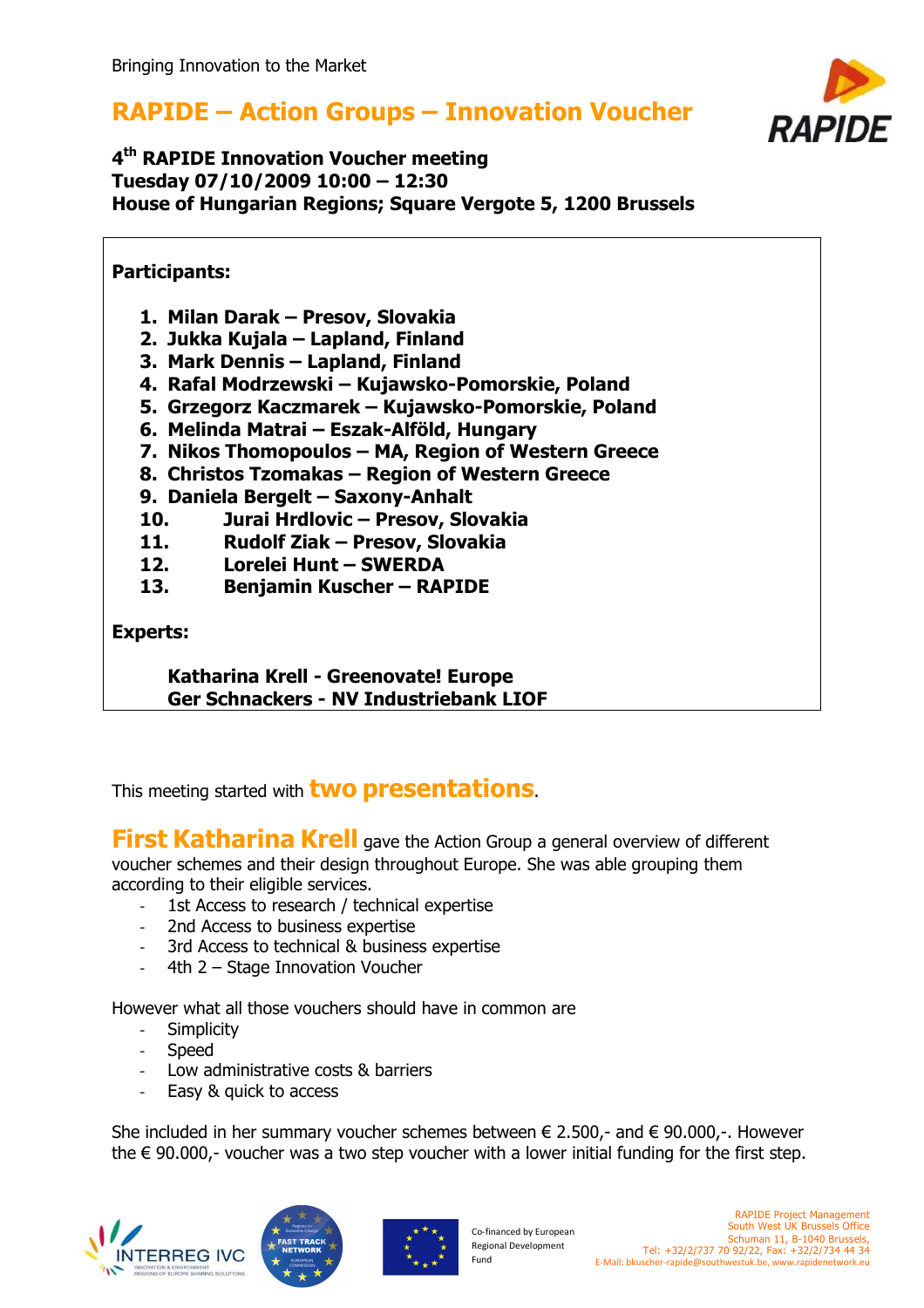

Further she described a pilot project of a thematic voucher scheme on green innovation which she conduct for the DG ENTR together with 4 regional partners. This voucher is up to € 15.000,-

The **second presentation** was from **Ger Schnackers** who gave a very detailed introduction to the history and design of the Limburg Knowledge Voucher.

The Region of Limburg was the first implementing an Innovation Voucher in 1998. The formula was right from the beginning to enable the SME to get 3 days external R & D expertise free of charge.

Formula & Conditions of Voucher:

- ─ Only SMEs
- ─ Support & Advise free of charge
- ─ To boost company's own knowledge & innovative capabilities
- ─ Starting point is existing knowledge
- ─ Not for purchasing software (only) etc.
- No cash refund
- ─ Voucher not transferable

The RDA visited each applicant to define together with the SME the exact question for the service provider. The RDA further identifies the appropriate service provider. This service from the RDA costs in average 3 ½ days per voucher. Therefore the HR capacity of the RDA must be sufficient.

More details in the two presentations and evaluation attached.

## **Discussion**

Following points were discussed:

- Vouchers and the EU deminimis regulation!
	- o According to Ger Schnackers only vouchers concentrating on technical research are excluded from the deminimis regulation.
	- o However it was concluded that the Voucher of only € 5.000,- would not have a big effect on the current deminimis limit of  $\epsilon$  500.000,-
- In the Limburg case! Who can be a service provider? Do you have a preselected group?
	- o Ger Schnackers explained that in theory every private or public entity could be the service provider. However is is the regional development agency who chooses the write provider for the question formulised by the SME.
	- o However we have to say from our experience are private service providers much better for the SME. They speak the same language and agree much faster on the content.
- How do you support in the Limburg voucher the follow up activities of the SMEs after they used the voucher?
	- o Since RDA is in direct contact with all SME who get the voucher it is easy to get them in the second step if they are interested.





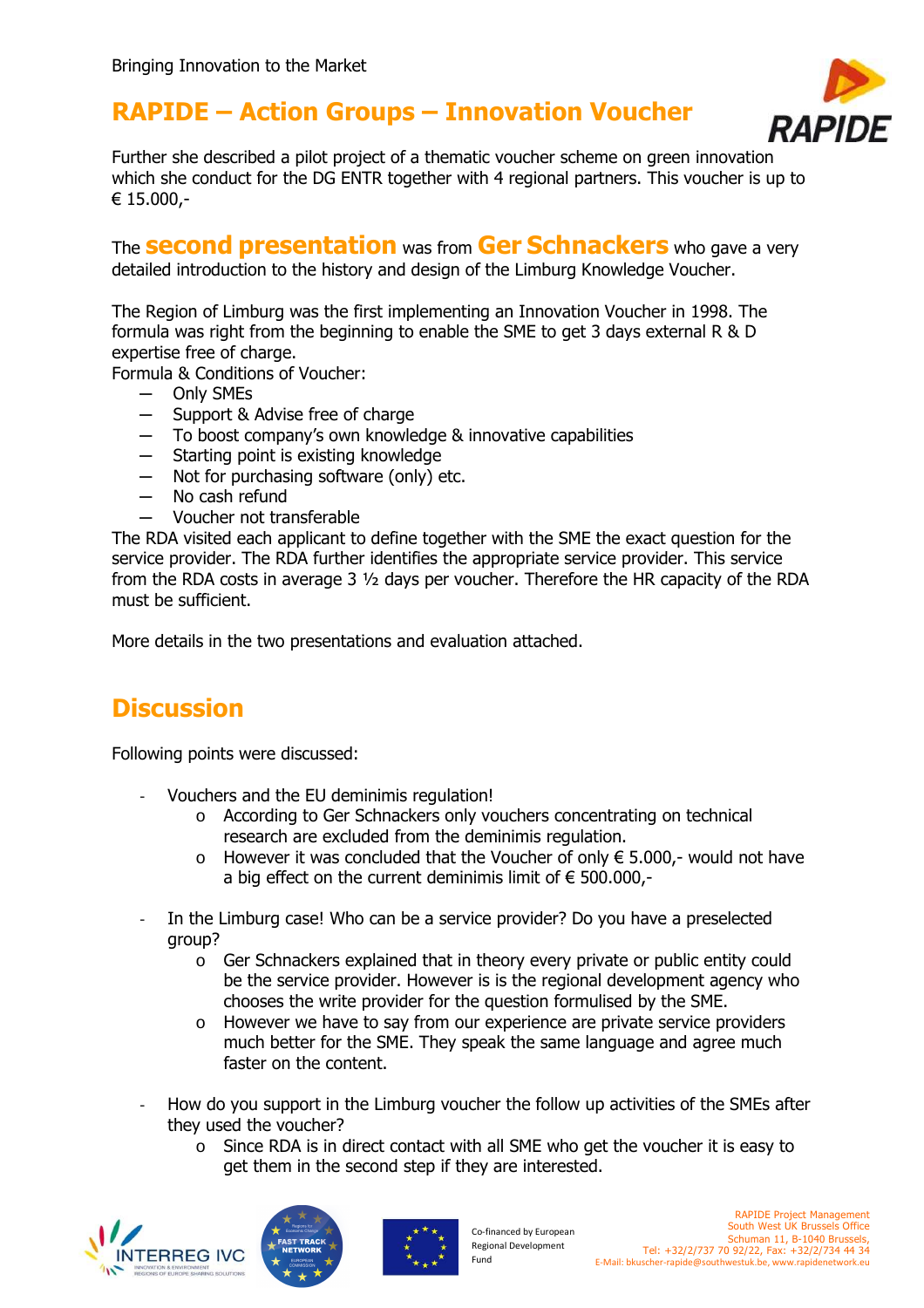

- Marketing: Do you still do any marketing for the voucher?
	- o No! We have enough interest today.
	- o However when you start such a voucher scheme you have to communicate it to all potential SMEs.
	- $\circ$  In the case of the national voucher scheme in The Netherlands there is a big marketing campaign.
		- The target there is to distribute as many vouchers as possible without much follow up.
- How do you assess the services?
	- o Again we have direct contact to all SMEs who got a voucher; therefore we have with the provider and the SME an meeting after the service to discuss the results.
- How much additional costs you have per voucher?
	- $\circ$  In the Limburg case we calculate 3  $\frac{1}{2}$  additional days of work per voucher for the RDA.
- Can the number of jobs created by the voucher scheme evaluated?
	- o No in Mr. Schnackers experience it would be to difficult to link jobs creation with such a funding scheme.
	- o The evaluation should be done according to much clearer indicators such as:
		- **Number of new SMEs funded**
		- Number of SMEs in the second funding step
		- $F$ Feedback
		- The message is KEEP IT SIMPLE
- Accreditation of service providers
	- $\circ$  For the Limburg voucher there is no accreditation! The Service provider is handpicked by the RDA itself.
	- o For mass voucher schemes as the national in The Netherlands there is an adhoc registration for service providers. The assessment is done after the service. If it was not satisfactory the provider will be blocked for the future.
- Financing a Voucher scheme
	- o INTERREG
		- Is possible but the final financial beneficiary cannot be a SME!
		- Therefore the service provider has to be public.
	- o ERDF
		- No problem. It is easies as a programme with a fixed amount.





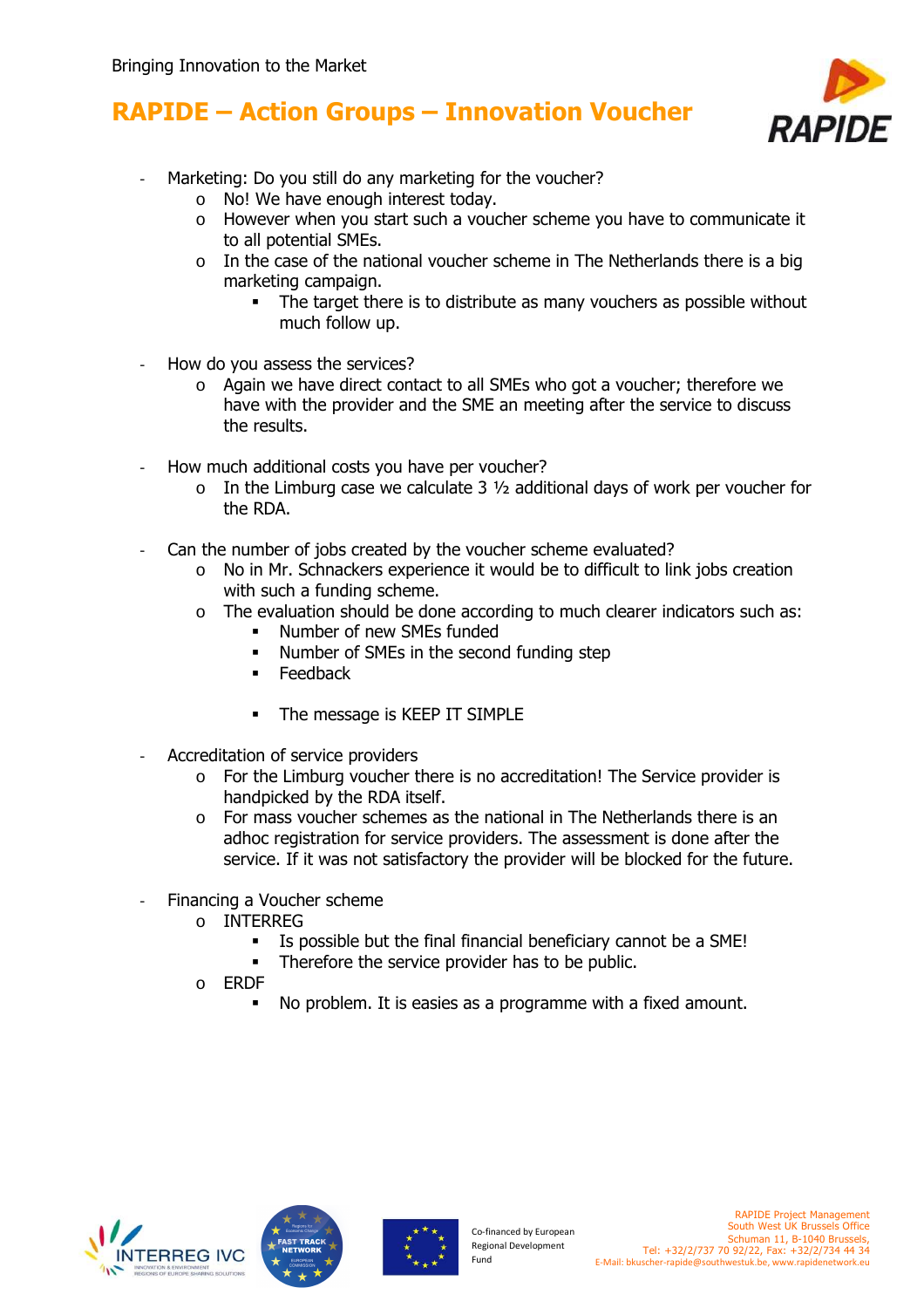

## **Conclusion**

- 1. For the success of a voucher scheme there is the compulsory need to establish the possibility of a follow up funding. The voucher itself is in most cases only the starting point and the innovative actions often need further support for market entry or similar activities. Thus by designing a voucher scheme you have to think about the potential second step.
- 2. After comparing all the different schemes in Europe it can be said that there are two different successful models regardless of thematic or service priorities.

#### a. **The quantity voucher**!

This design was implemented by the national development agency of The Netherlands (Senternovem) and many others. It is important to get as many vouchers as possible spread to all interested SMEs. All SMEs should be able to do the first step towards innovation. Sometimes those schemes are thematically biased but most are generally open.

Pros:

- Many SMEs get interested in innovation and some will do a follow up. Due to the high number the effect can be very strong.
- There is no need for the RDA to follow up each case. Therefore it saves time and money.
- Very easy application process
- **Fast-simple-flexible**

#### Cons:

- Due to the high number of vouchers the RDA is not able to follow up each case individually and therefore many vouchers are not used as effective as it could be.
- It is more difficult to convince the SME to do the second step.
- To be successful it need an effective marketing strategy!

#### **b. The quality voucher!**

This is done in Limburg and also at a cross border voucher in the Vienna region. For this kind of voucher the RDA or other agency takes at least three days to define the exact research question with the SME and to find the right service provider.

Pros:

- The support for the SME is tailor made
- It is easy to get the SME to the second step Cons:
	- **Extremely time consuming for the agency**
	- Human and technical Capacity of the agency must be well established





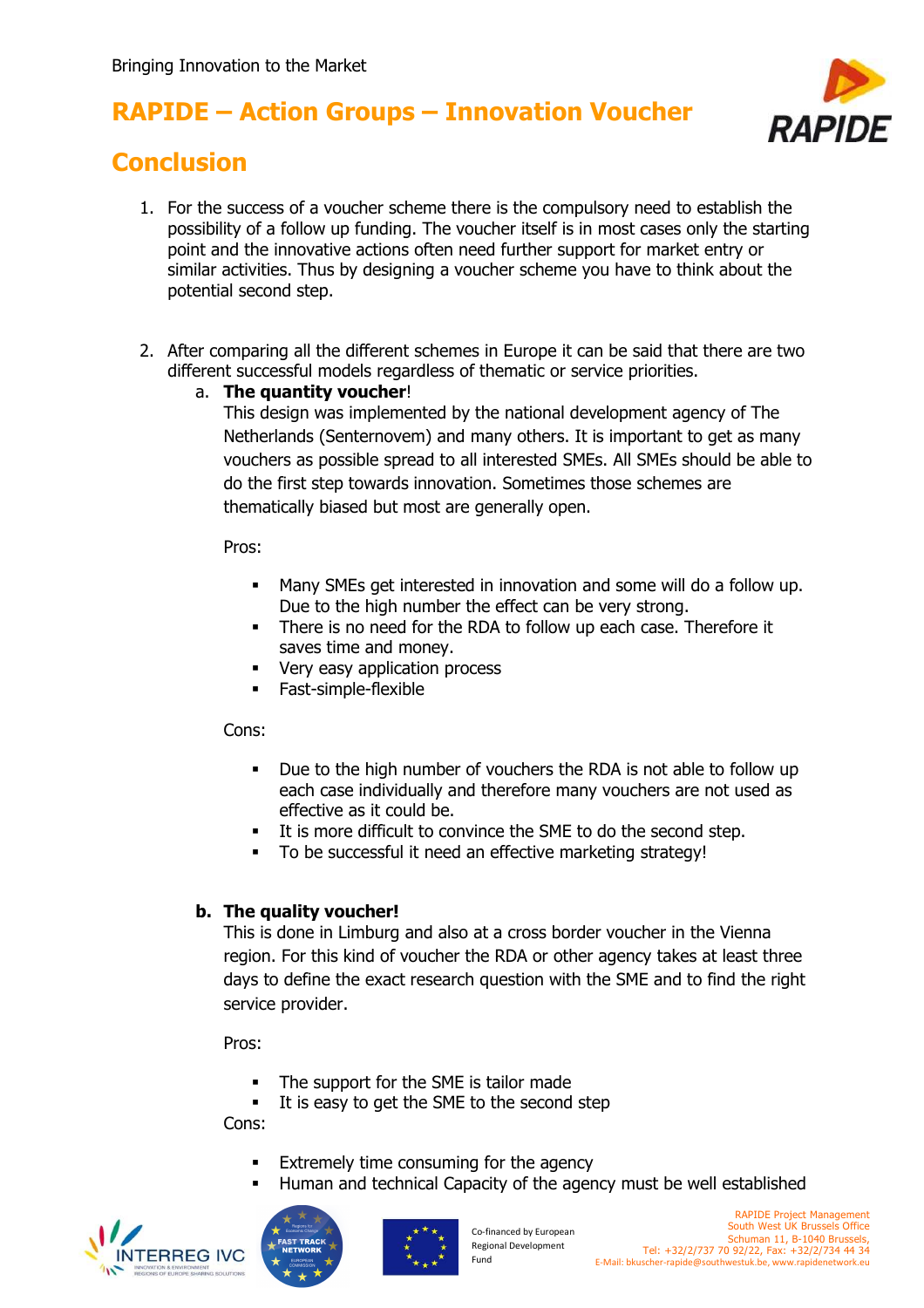

Very limited number of vouchers

In my opinion most regional agencies do not have the necessary human and technical capacity to organise a quality voucher. Further the design of a quantity voucher is much easier. Nevertheless if implementing a quantity voucher there should be much afford to get the SMEs to the second funding step.







Co-financed by European Regional Development Fund

RAPIDE Project Management South West UK Brussels Office Schuman 11, B-1040 Brussels, Tel: +32/2/737 70 92/22, Fax: +32/2/734 44 34 E-Mail: bkuscher-rapide@southwestuk.be, www.rapidenetwork.eu